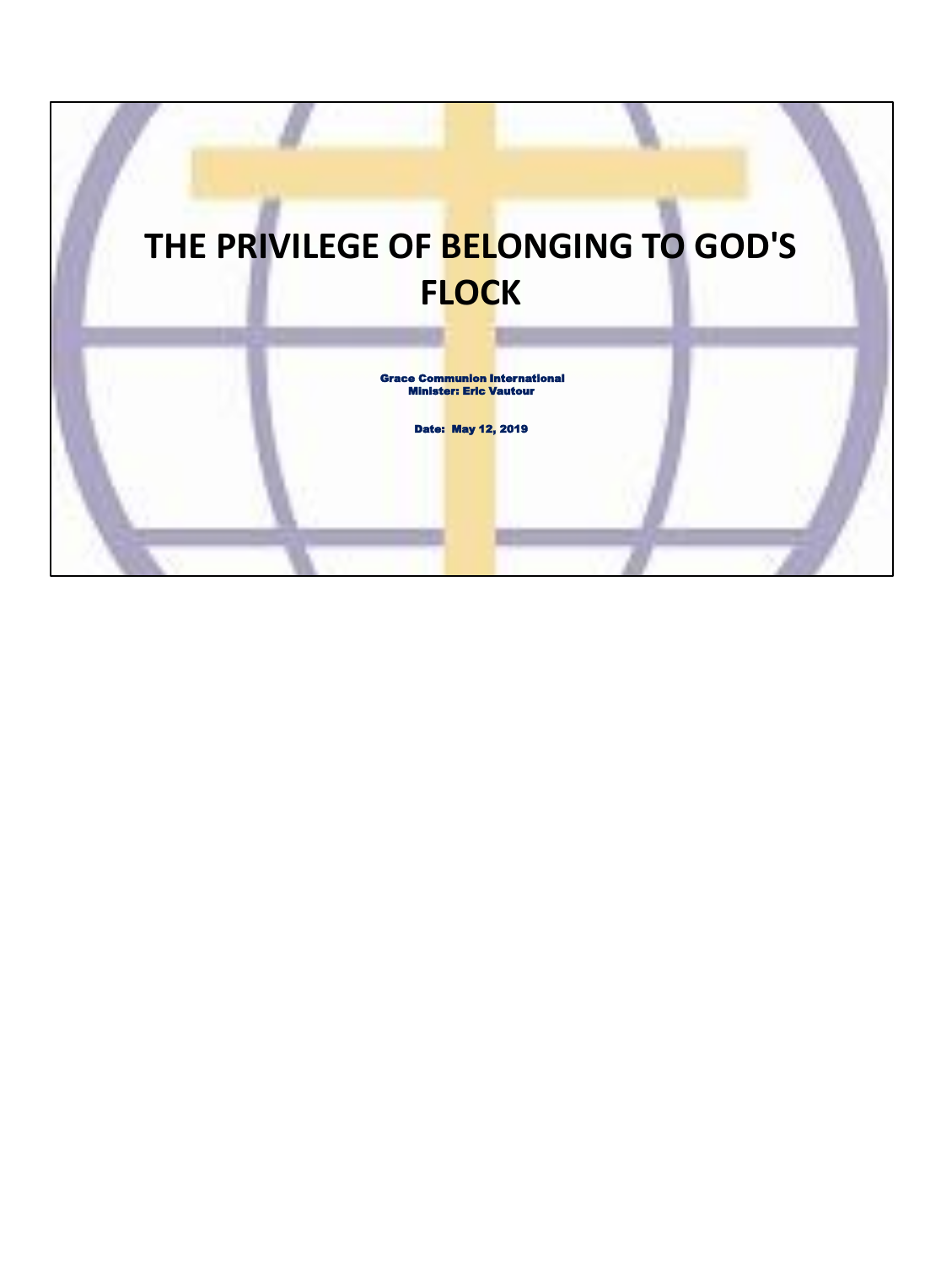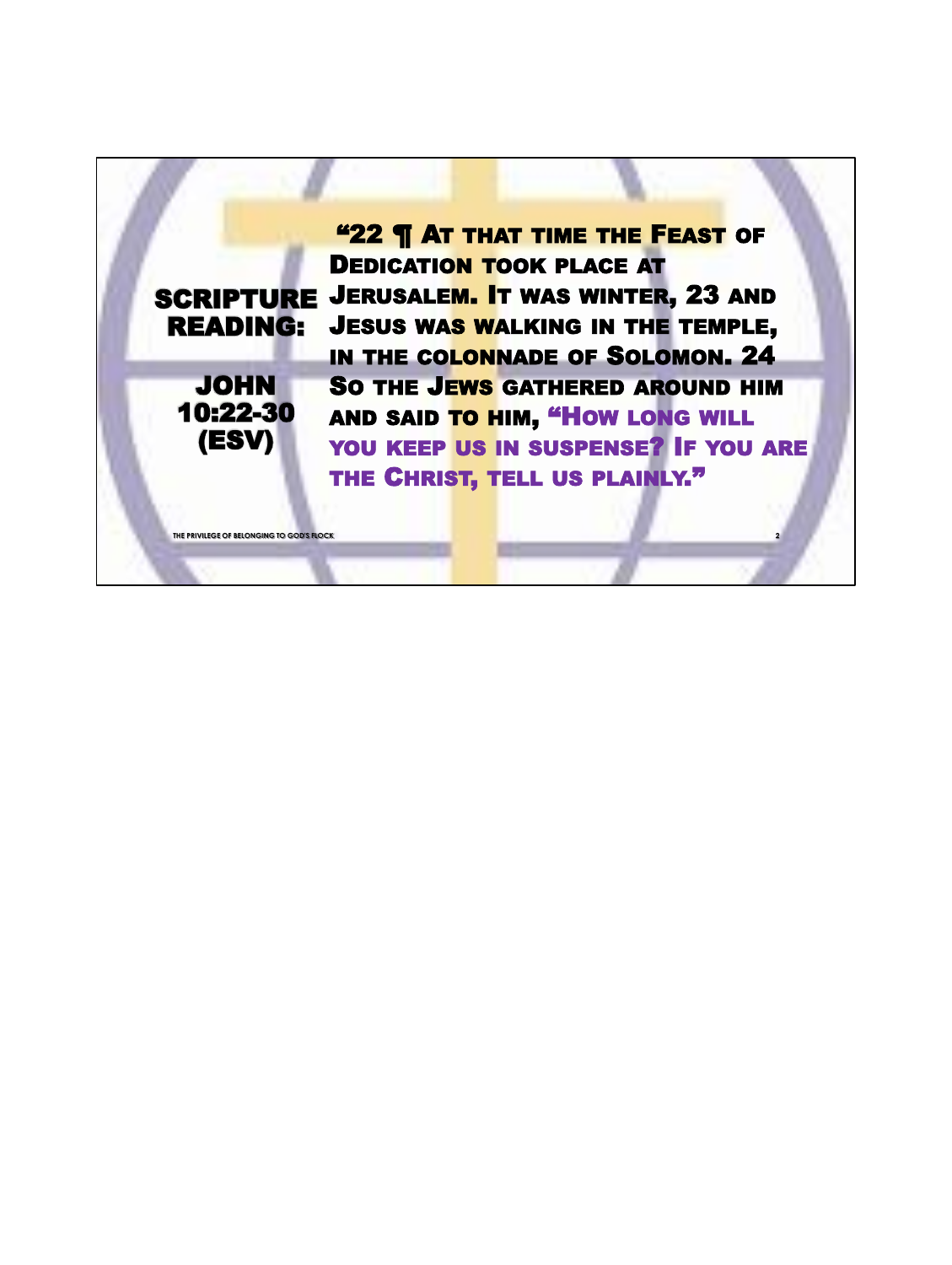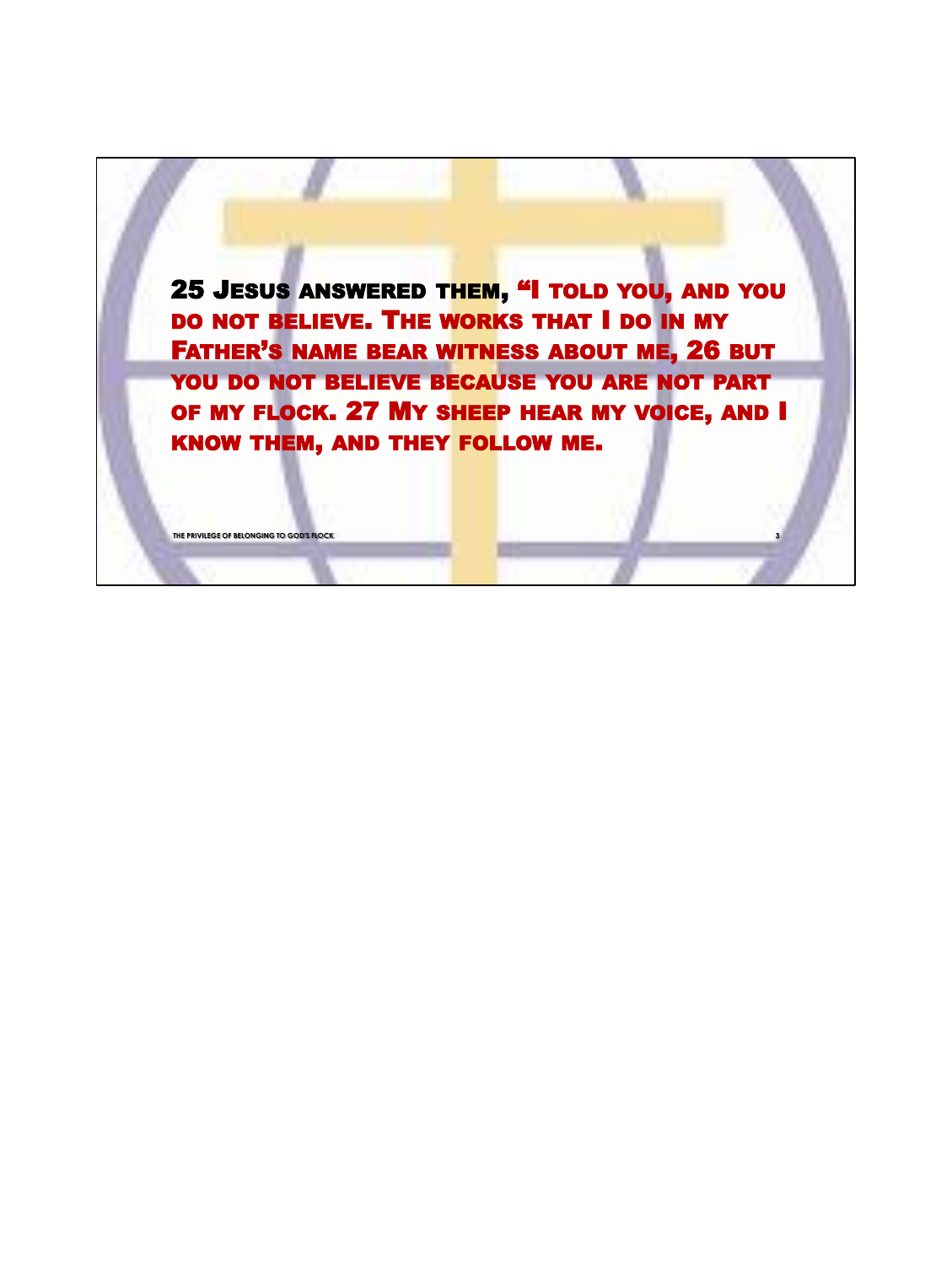

**THE PRIVILEGE OF BELONGING TO GOD'S FLOCK**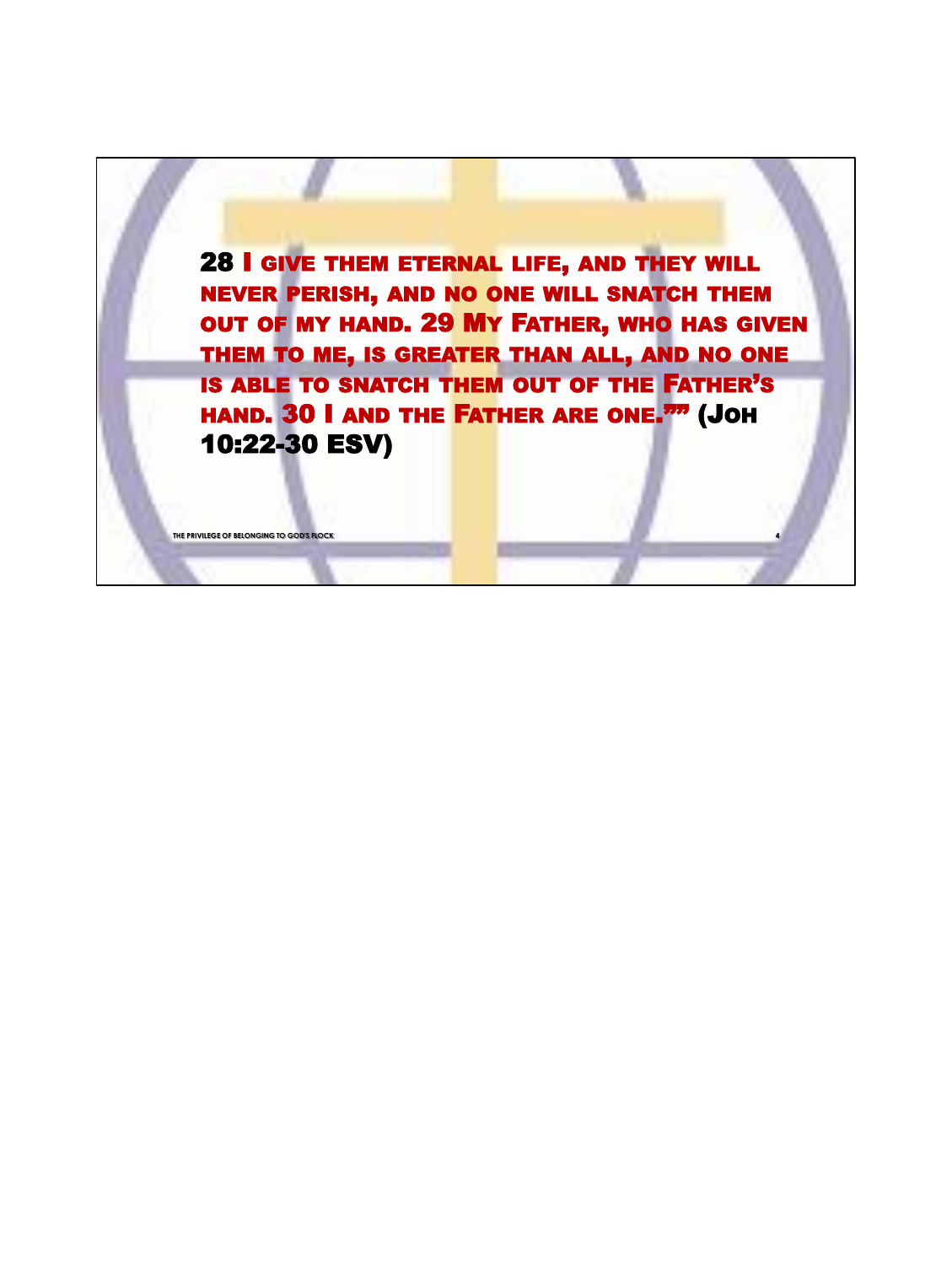

Today, let us unpack and think about the words we have just read and the implication they have for us, his church, his flock.

Jesus became incarnate in our flesh as a Jew. With his contemporaries, he joined in the celebration of the feast of Dedication also called Hanukkah and the Festival of Lights.

**In the 160s B.C. the Maccabean War erupted, pitting conservative Jewish fighters against Greeks and Hellenized Jews. Its first leader, Judas Maccabeus, captured Jerusalem's temple and in 165 B.C. rededicated it. Hanukkah is a Hebrew word meaning "dedication", and it became the name of the winter festival in Jerusalem that remembered these events. Sometimes (as in the NIV) it is called "The Feast of Dedication". In the first century, it was celebrated for eight days in Jerusalem (recalling eight miraculous days when Judas' supply of oil burned in the temple).** Burge, Gary M.. John (The NIV Application Commentary Book 4). Zondervan. Kindle Edition.

For more information on the background of the feast of Dedication, you can always check with any encyclopedia or easier still, you can just Google it!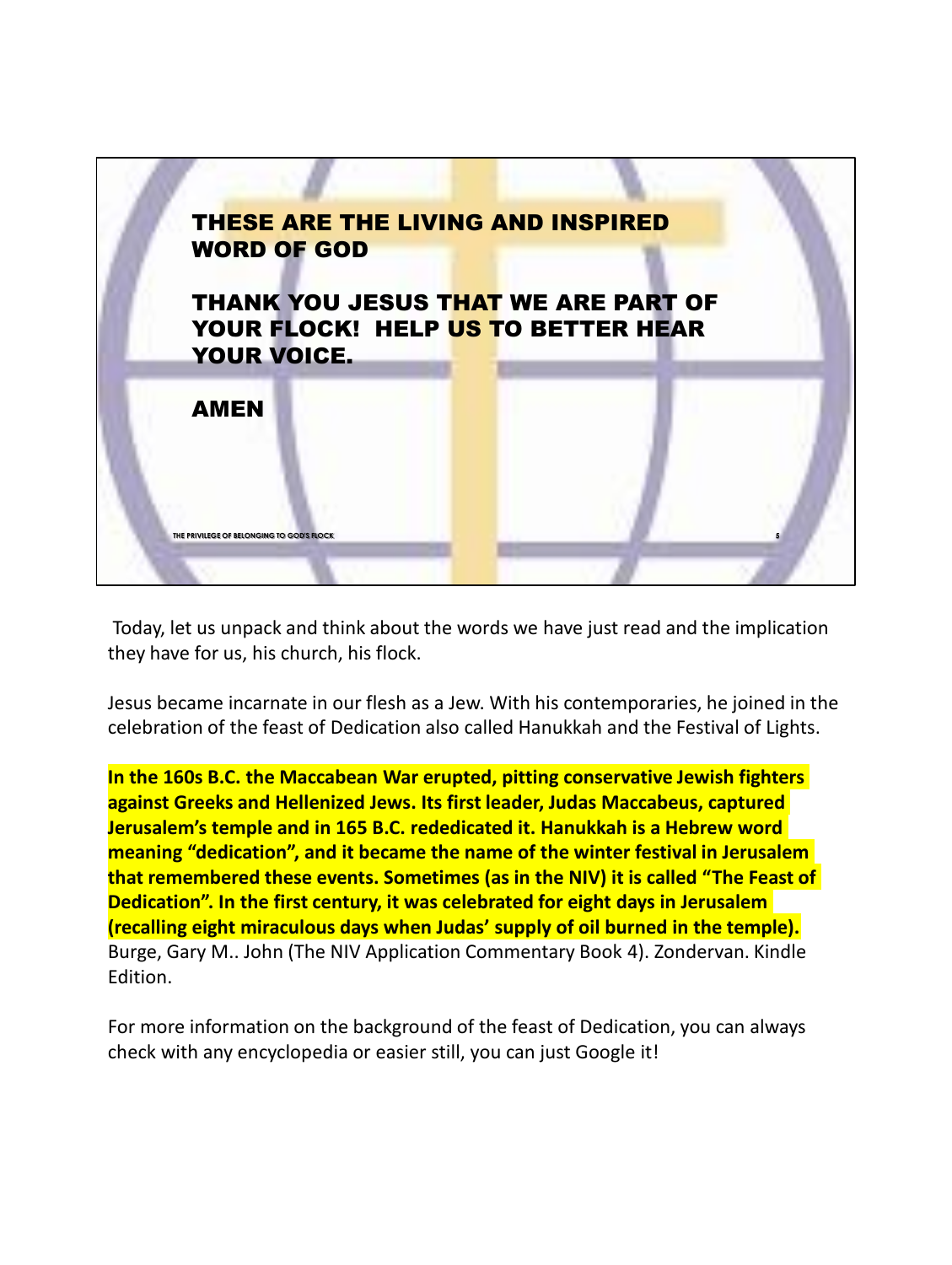This feast is celebrated in the winter.

The Jews asked Jesus a very pointed question even if he had told him before whom he was. They asked him. "**if you are the Christ, tell us plainly."**

Jesus responded that he had already told them who he was but they did not believe.

As we read the Gospels, we see all the signs given by Jesus to show who he was.

- He had healed countless numbers of people.
- He had driven out demons and freed people possessed by devils.
- He had fed thousands of people with five barley loaves and two fish.
- He had said very plainly who he was, as we read in the earlier chapter of the Gospel of John.

Because of their paradigm or way of thinking, they could not believe that this young man was God descended from heaven, sent forth by God the Father to become a man and to live a sinless human life in our human sinful flesh.

In these two verses, Jesus clearly tells us who he is. He is one with the Father. The following is what we believe about Jesus as written in the Nicene—Constantinople Creed (381 A.D.)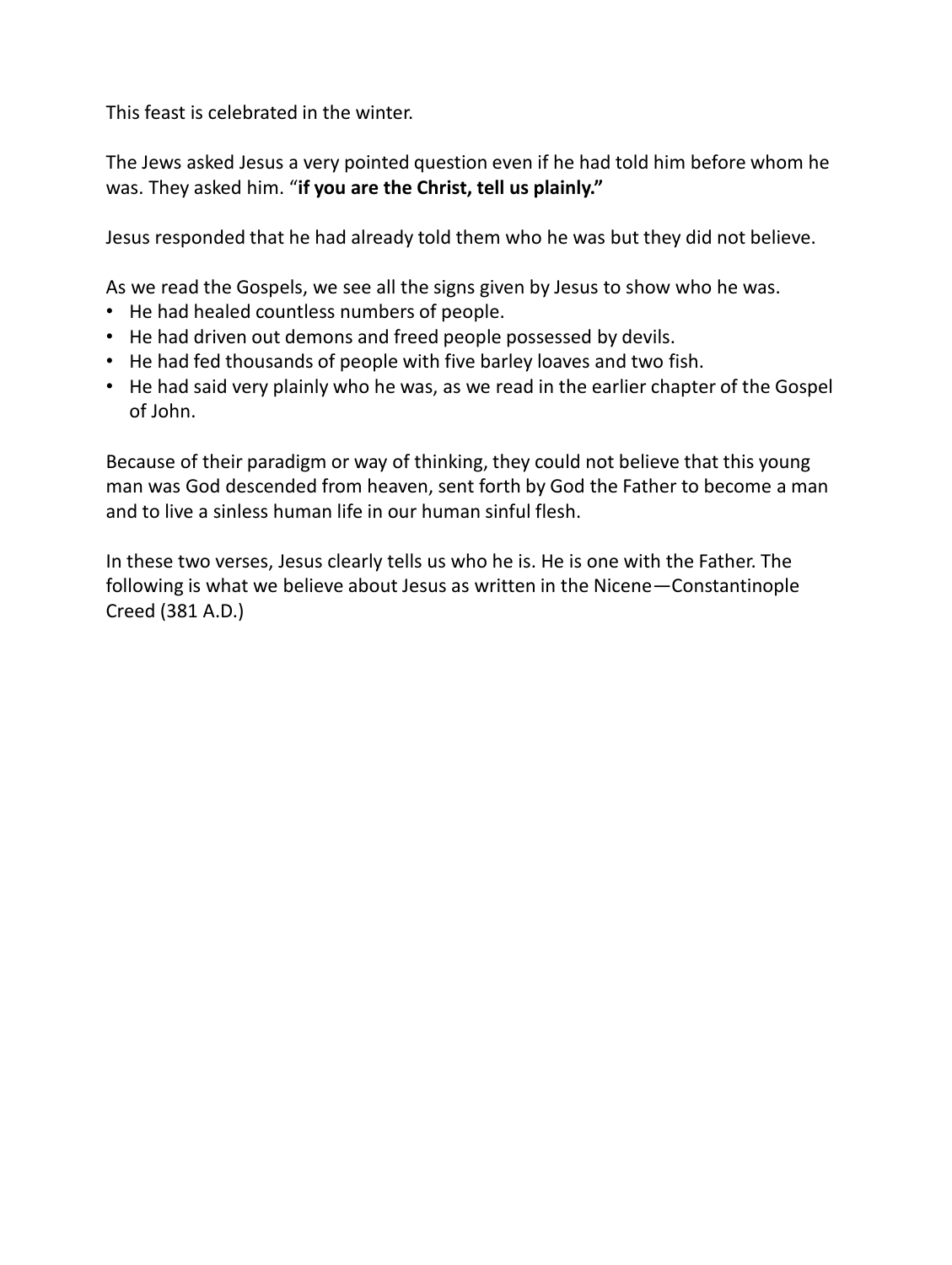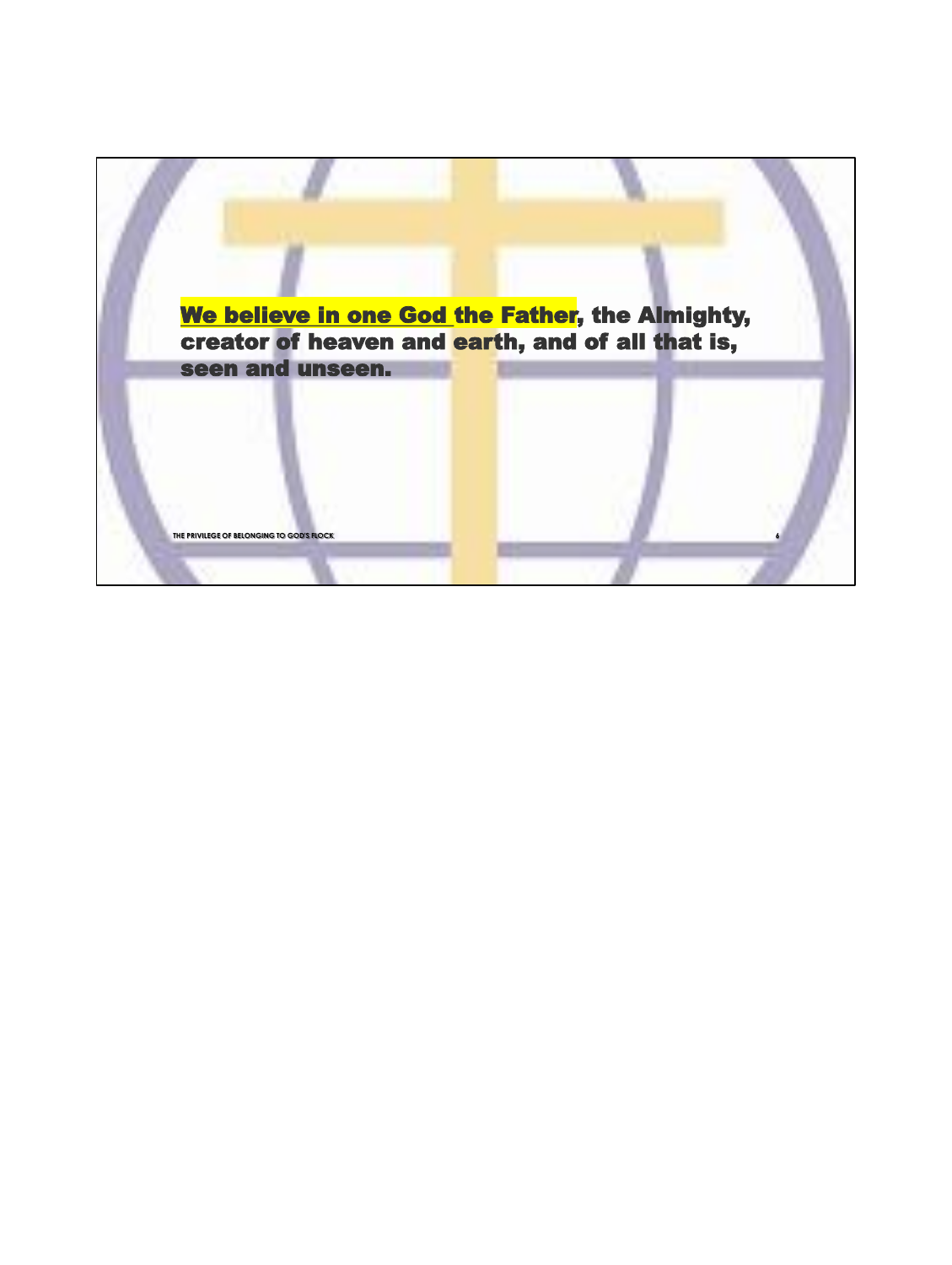We believe in one Lord, Jesus Christ, the only Son of God, eternally begotten of the Father, God from God, Light from Light, true God from true God, begotten, not made, of one being with the Father. Through him all things were made. For us men and for our salvation he came down from heaven; by the power of the Holy Spirit he became incarnate from the Virgin Mary, and was made man.

**THE PRIVILEGE OF BELONGING TO GOD'S FLOCK 7**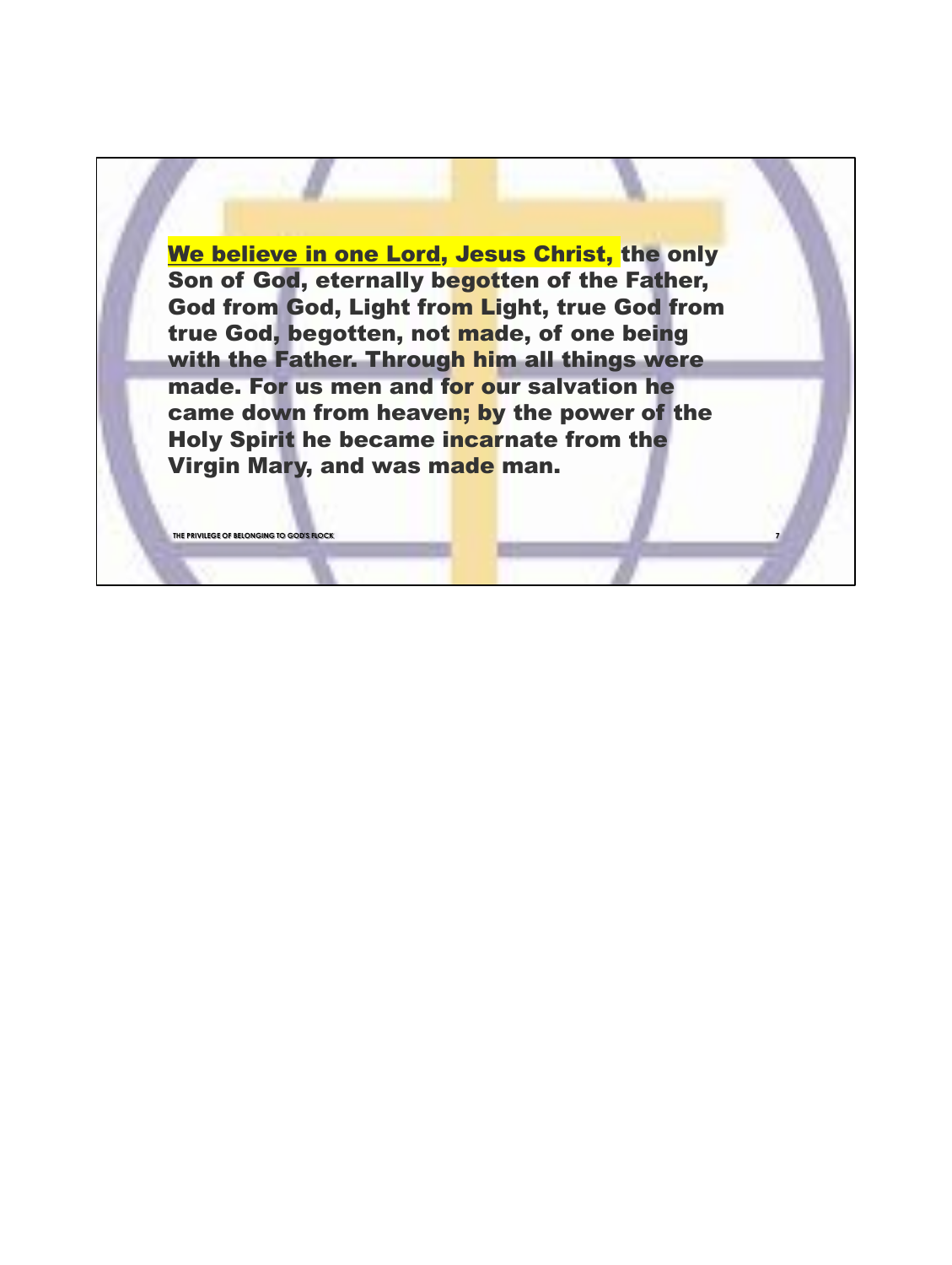For our sake he was crucified under Pontius Pilate; he suffered death and was buried. On the third day he rose again in accordance with the Scriptures; he ascended into heaven and is seated at the right hand of the Father. He will come again in glory to judge the living and the dead, and his kingdom will have no end.

**THE PRIVILEGE OF BELONGING TO GOD'S FLOCK 8**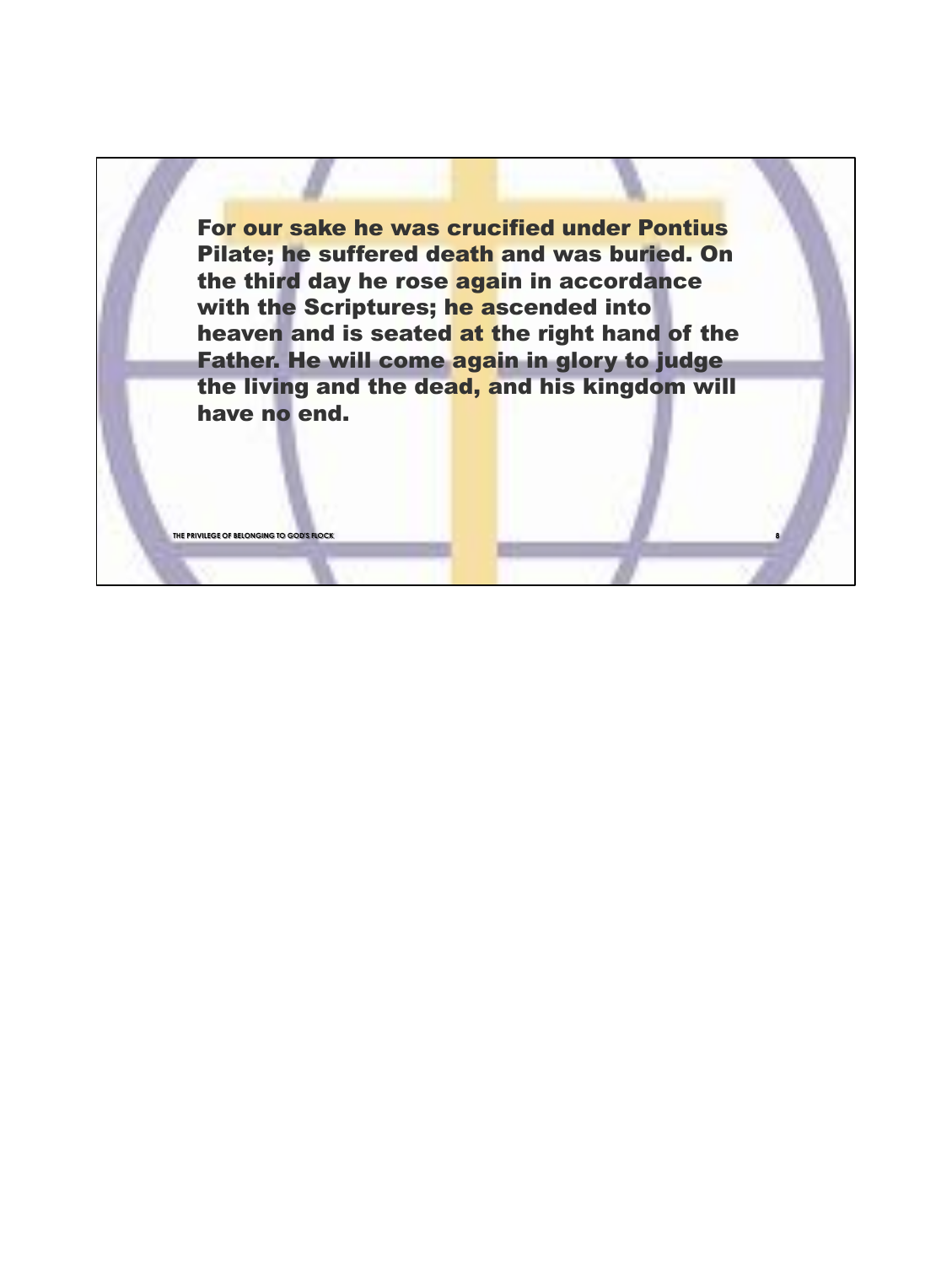

Jesus identified himself clearly while on earth. (Next slide)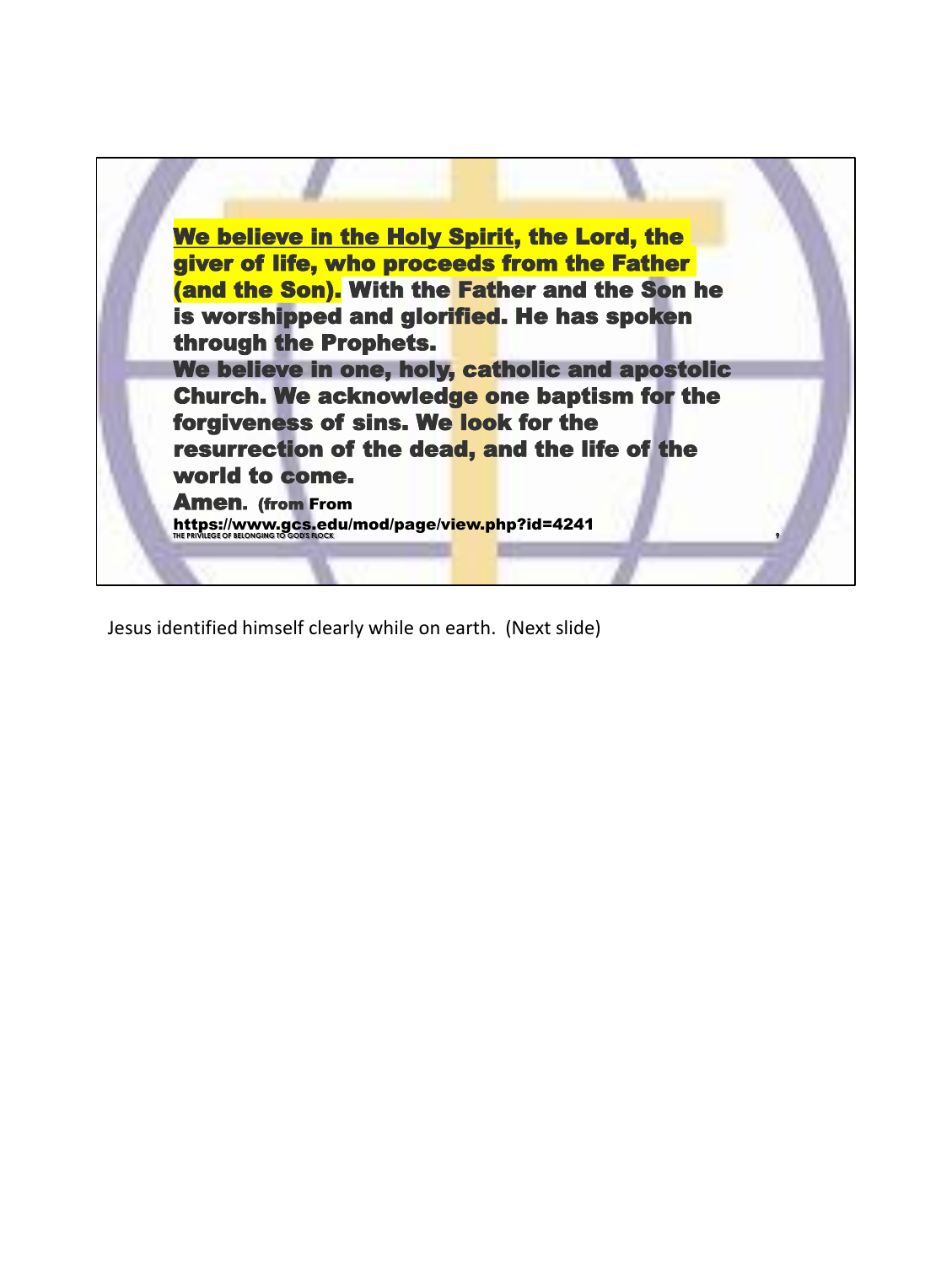

When Jesus said that he is the truth as he defines himself, he tells us much. Truth is is very exclusive. Truth excludes all that is not true. Truth exposes lies.

Jesus says that not only he is the truth but he also says that his word is truth. When he prayed to the Father before his brutal death on the cross for us, he said**, "Sanctify them in the truth; your word is truth." (Joh 17:17 ESV).** 

Since Jesus is God at one with the Father, his word is also truth.

Jesus also tells us that we are to live by every word of God **"But he answered, 'It is written, "Man shall not live by bread alone, but by every word that comes from the mouth of God." (Mt 4:4 ESV).**

We know that all of the Bible is the inspired word of God as we read in Paul's epistle to Timothy.

We also know for sure that we live under the terms of the new covenant.

Knowing that Jesus is one with the Father, that he is God changes everything.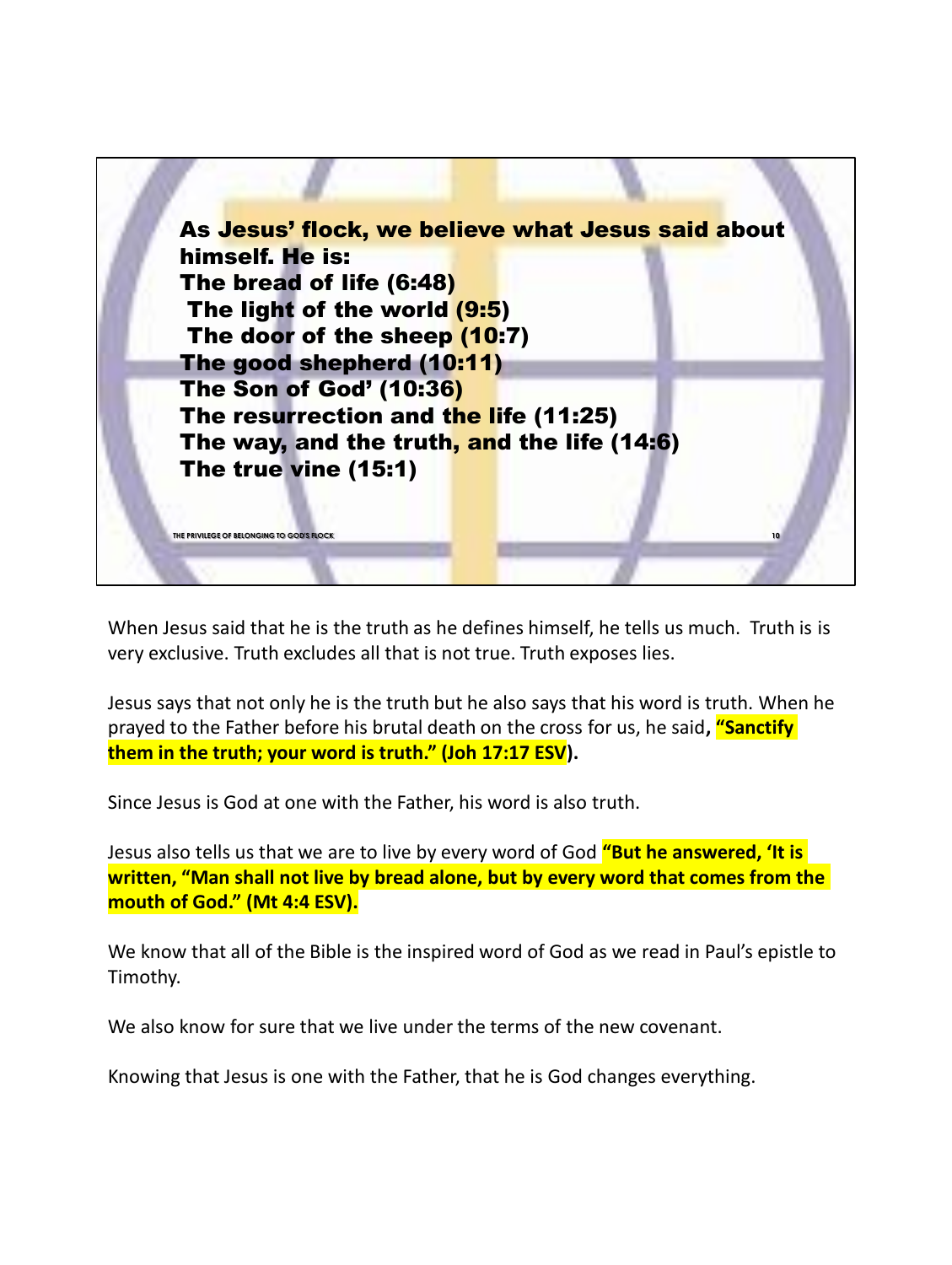Living in that belief, in that faith, living in the truth and being united to the truth who is Jesus permits us to know who we are. We are his sheep because he has opened our ears to hear his voice.

We also know that we are known by God. Hearing his voice, knowing who he is, we follow him. We obey him.

In his Daily Devotional titled **We Must be obedient to Jesus' Teachings** dated May 7, 2019, *Dallas Willard, a well respected and faithful theologian, says that if anyone looks without reserves in the bible and with open eyes, he or she can see clearly that God's words intends obedience. He continues by saying that life in Christ has to do with obedience to his teaching. If we don't start with obedience to his teaching, we might as well forget about a distinctive Christian spirituality.*

Jesus is no ordinary man. He is God in our very flesh

. Knowing that Jesus is the Son of God and that he is truth, how are we to respond to him?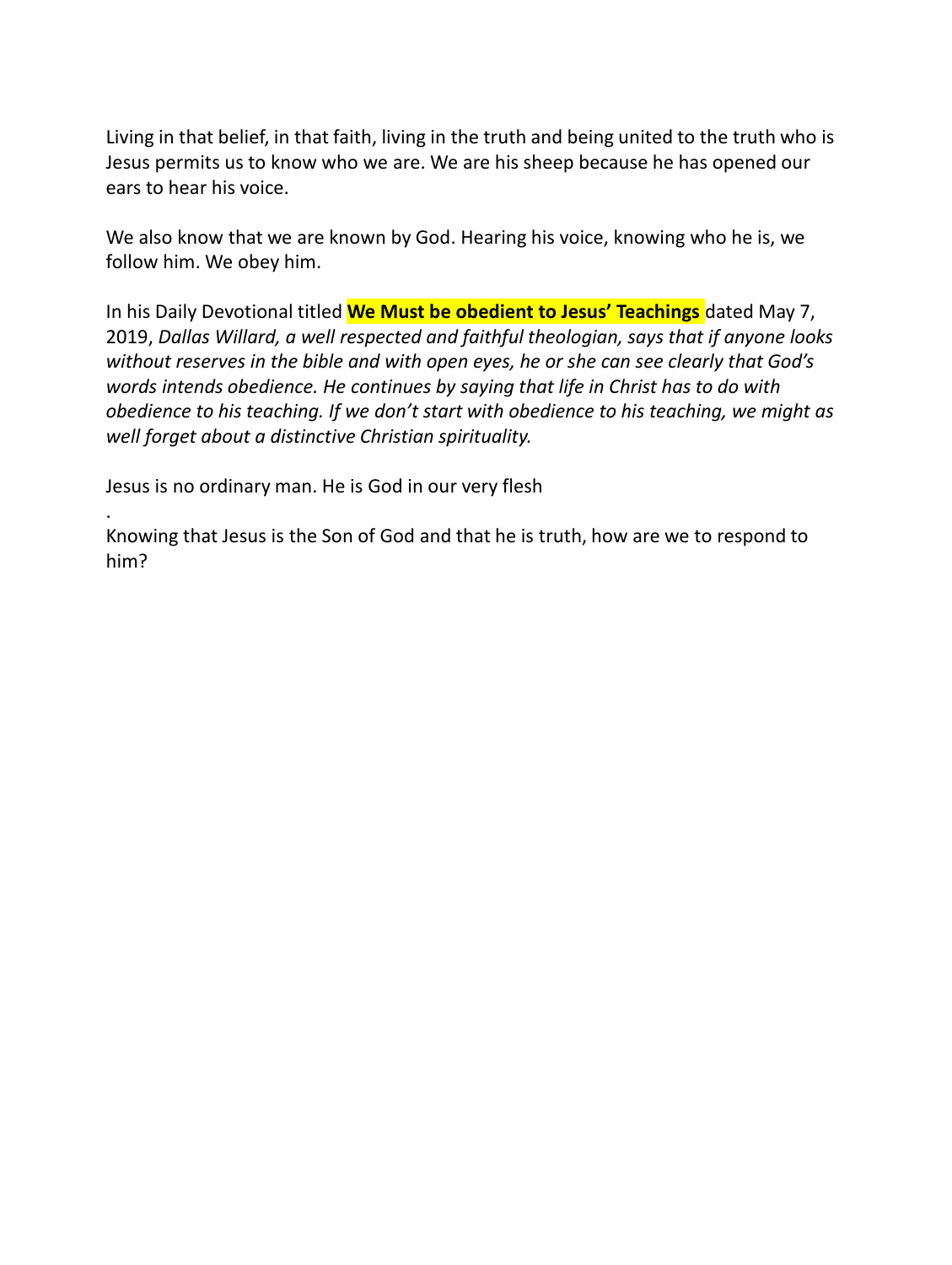

As people, we can look at the same event or people, etc.. with very different eyes. We can also hear with different ears words being said. Without humility, this can be a cause of many conflicts because we tend to be convinced in our minds that we are correct. As human beings, we can be so close-minded that we are reluctant to see another point of view.

As God's flock, we are to have a different outlook and a different view of Jesus. In many ways, we are to be like scientists looking at an object different from ourselves. Scientists, instead of looking at what they think they see, they endeavor to let the object of their studies informed them.

As God's people, instead of projecting our own thoughts on Jesus, we are to let Jesus define who he is. We are to try to understand what he tells us in his word.

Seeking God is a desire to know God and to know how he reveals himself to us, how he wants us to live from his point of view and not from ours.

A good biblical example of this is the Bereans.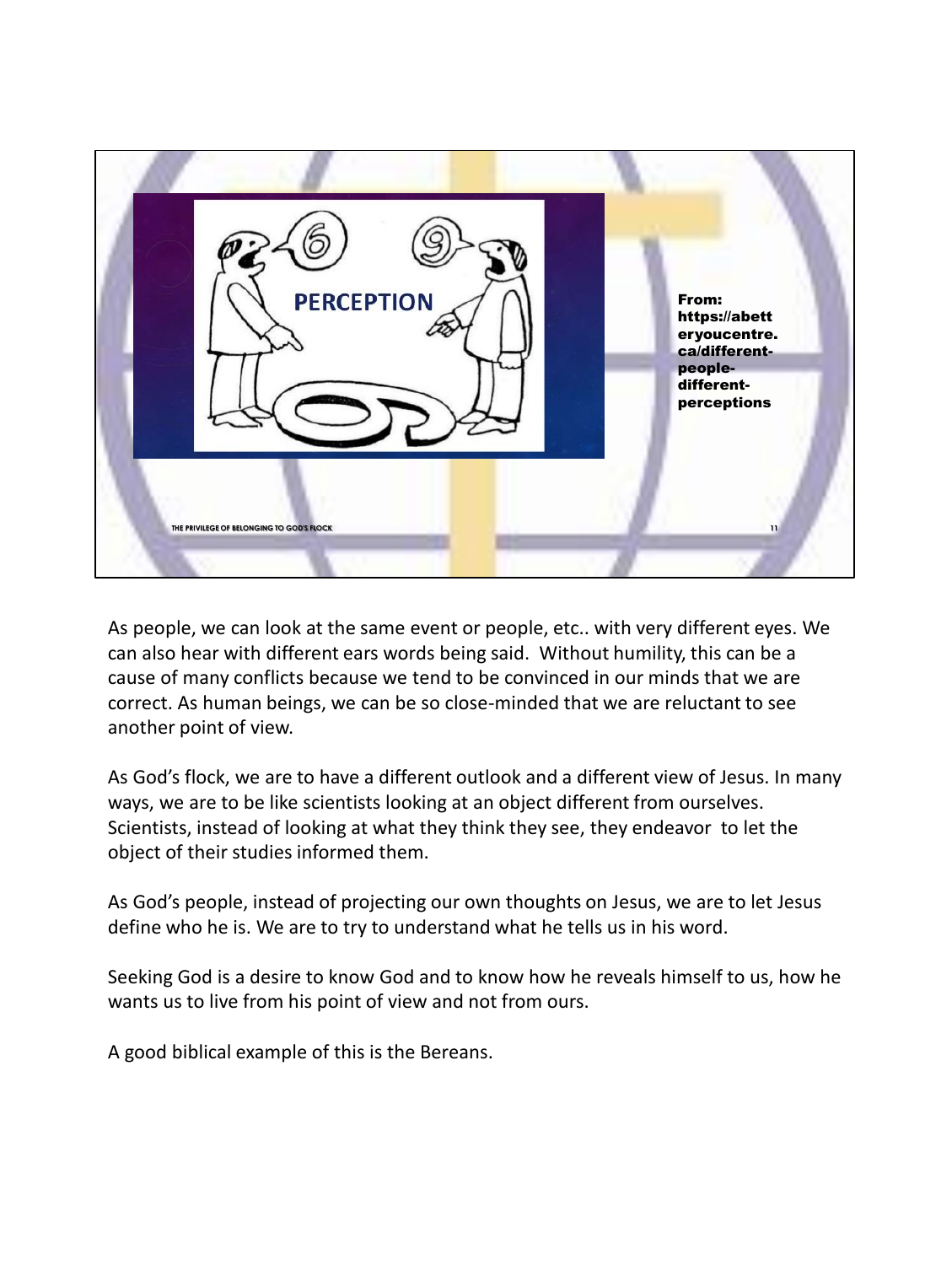

Knowing that Jesus is the truth, we are to feed on him through the sacrament of communion. We are also to feed on his word to grow in his knowledge and grace.

**THE PRIVILEGE OF BELONGING TO GOD'S FLOCK 12**

.

As God's sheep, as God's flock, we strive to follow Jesus as he abides in us and we abide in him. His desire to follow Jesus is a gift from God*. "12 ¶ Therefore, my beloved, as you have always obeyed, so now, not only as in my presence but much more in my absence, work out your own salvation with fear and trembling, 13 for it is God who works in you, both to will and to work for his good pleasure." (Php 2:12-13 ESV)*

We feed on Jesus through communion and through the study of his word not because we have to but because we want to know our Shepherd and our Lord more intimately. We want to follow what he says because we will live with him for eternity.

God tells us very encouragingly that in Christ, we will never perish and that we are safe in his hands. God the Father will not permit that we will be taken away or snatch from Jesus.

God the Father and Jesus are of the same essence and of the same mind because God is one.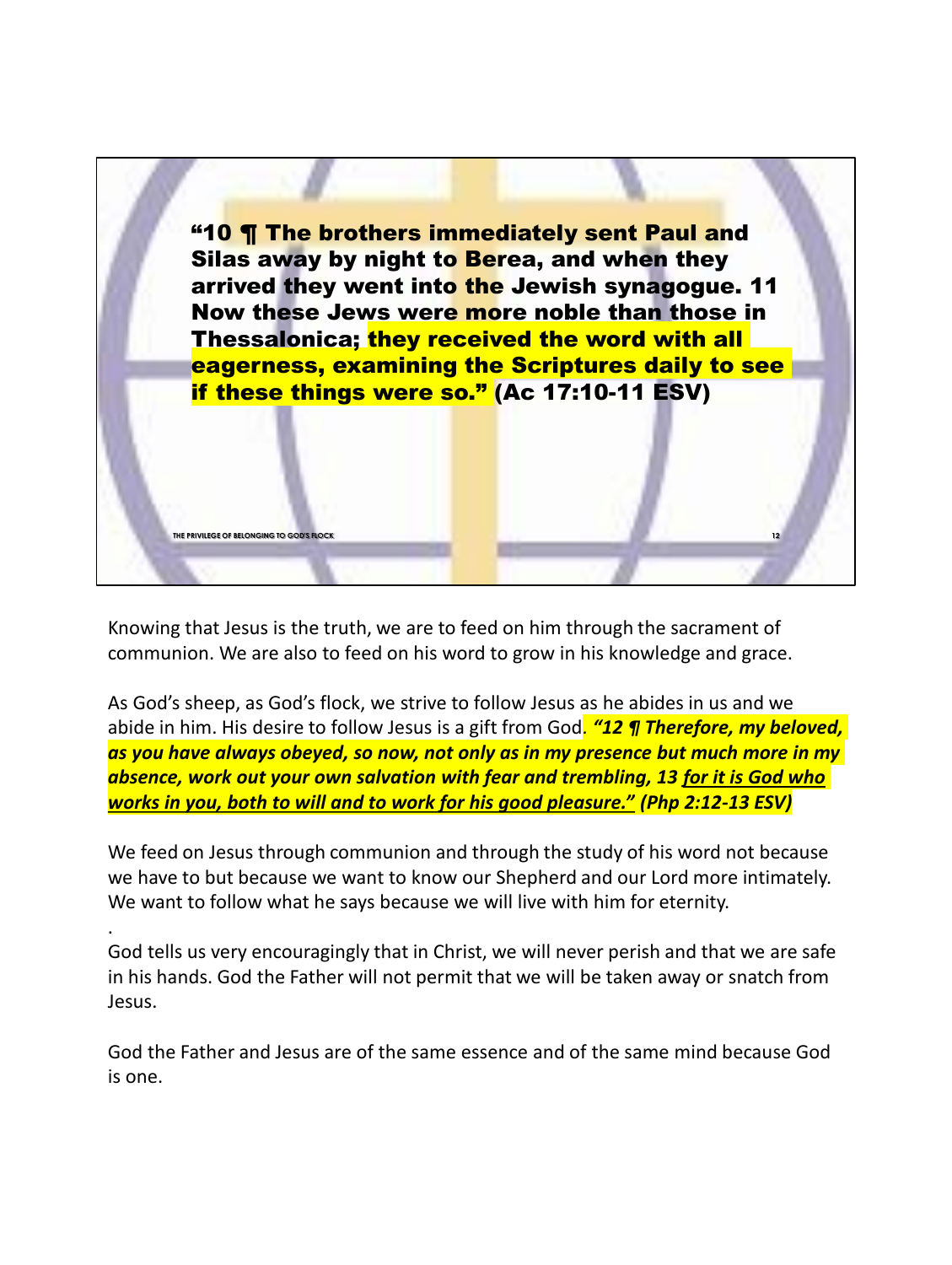To people outside God's flock, saying that Jesus is the exclusive way to eternal life and that Jesus is the eternal Son of God being both God and man in his one nature is offensive.

When Jesus identified himself one again to the Jews of his day, they picked up stones to stone him because they thought that he was blaspheming by saying that he was God.

*.*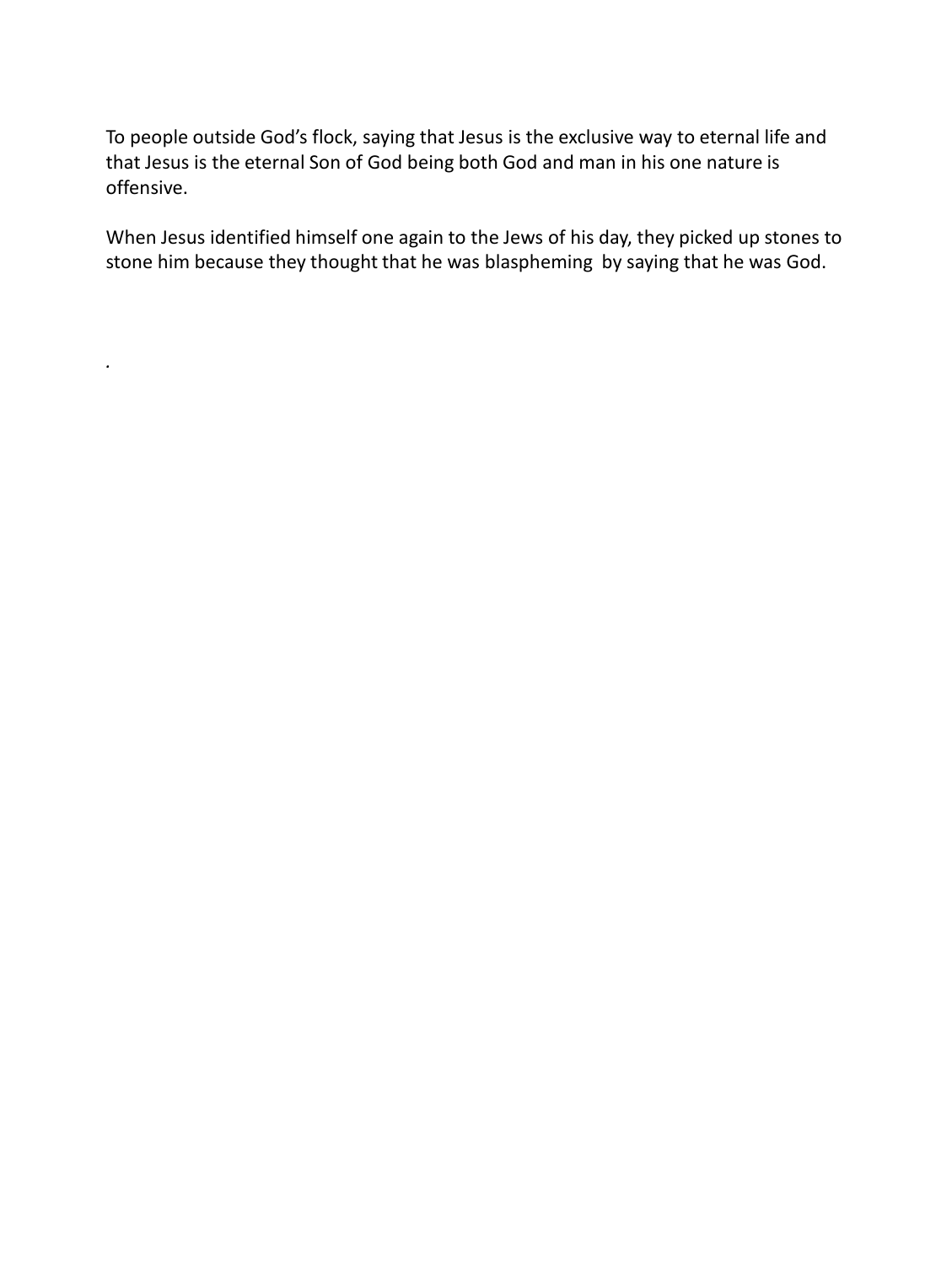

Recently, I read the following about sheep following their shepherd, "As already" mentioned, Arab shepherds are well known for knowing their sheep personally. During the Palestinian uprising in the late 1980s, the Israeli army decided to punish a village near Bethlehem for not paying its taxes (which, the village claimed, simply financed their occupation). The officer in command rounded up all of the village animals and placed them in a large barbed-wire pen. Later in the week he was approached by a woman who begged him to release her flock, arguing that since her husband was dead, the animals were her only source of livelihood. He pointed to the pen containing hundreds of animals and humorously quipped that it was impossible because he could not find her animals. She asked that if she could in fact separate them herself, would he be willing to let her take them? He agreed. A soldier opened the gate and the woman's son produced a small reed flute. He played a simple tune again and again and soon sheep heads began popping up across the pen. The young boy continued his music and walked home, followed by his flock of twenty-five sheep." Burge, Gary M. John (The NIV Application Commentary Book 4). Zondervan. Kindle Edition.

To belong to Jesus, our great Shepherd, the Creator and Sustainer of this whole vast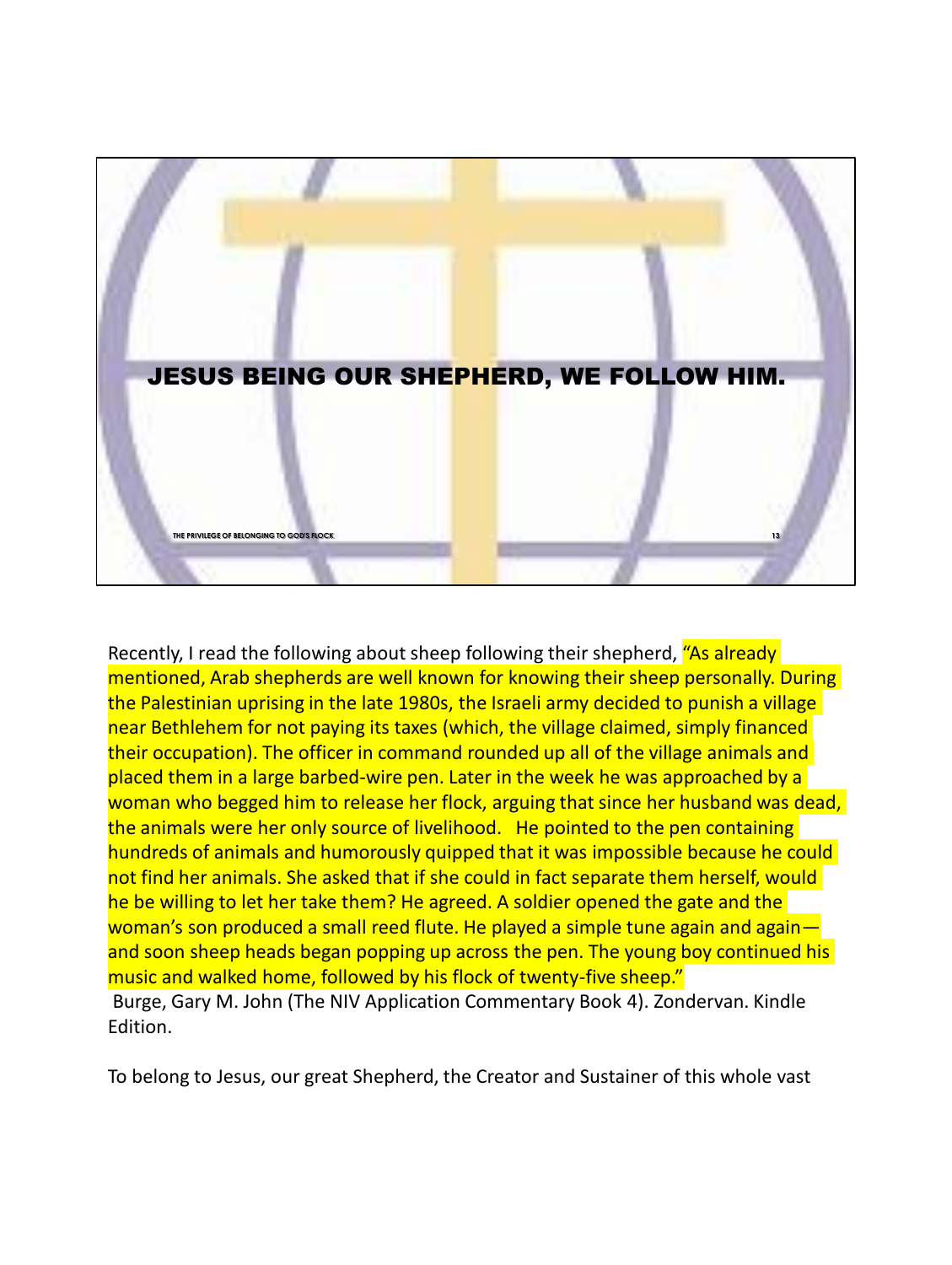universe and to know we belong to him is a priceless privilege.

To know that we are secure in Jesus gives us assurance when we approach the throne of God in prayer and gives us assurance as we live our everyday normal lives.

Knowing that Jesus gives us eternal life and that we will never perish gives us hope that no other human philosophies or religion can ever give us.

Considering how Jesus humbly reacted to the Jews who rejected him is an inspiration to us. Instead of fighting with the Jews, when they tried to stone him, he continued to teach them, as we read in verses 31–39 of the same chapter. As they sought to arrest him, he escaped from their hands. He simply went across to the Jordan and continued to do the Father's work.

Jesus loved them in spite of their hostility towards him. The Israelites, the Jews, are a type of the general unconverted attitude towards Jesus. Instead of fighting with them, Jesus accepted to take on this rebelliousness upon himself, this despising of God, and take it to the cross where he became all the ugliness of sin for us. As our representative human being, he broke the back of sin through his resurrection.

This rebelliousness against God continues in our day as we see the arrogance and the perceive independence from God which, in reality, not independence or freedom but is slavery to sin. This human independence is only an illusion when independence is lived in rebelliousness and denial of Jesus

In this world, God has called and his calling to himself people who are given the ability to hear the voice of our Saviour.

Just as the Israelites were called to be an example to the nations under the old covenant where they failed, we are called to be salt and light to a dying world.

.